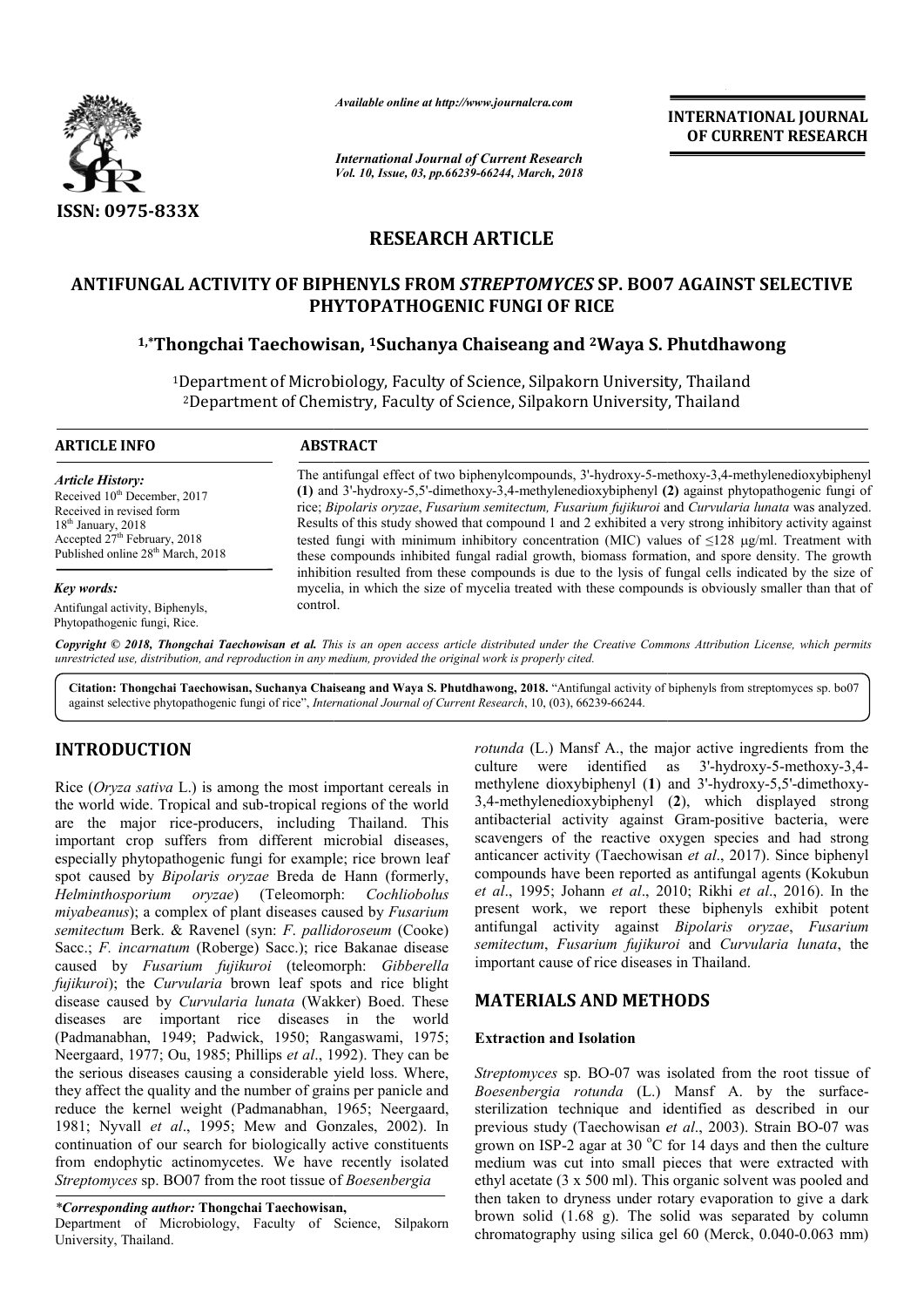and petroleum/ethyl acetate (2:1 and 1:1) as the eluent to give five main fractions (F1-F5). Only fraction F3 (0.54 g) displayed antibacterial activity by disk diffusion method. This fraction was further separated by TLC (Merck, Si gel 60, 0.5 mm; hexane/ethyl acetate (3:2) to give 157 mg and 96 mg of pure compounds **1** and **2,** respectively. The structural determination of the compounds was made by spectral analyses as described in the previous report (Taechowisan *et al*., 2017).

#### **Antifungal activity assay**

The inhibitory effect of the compounds and the crude extract on phytopathogenic fungi was studied. The four fungi used in the antifungal assay were: *Bipolaris oryzae*, *Fusarium semitectum*, *Fusarium fujikuroi* and *Curvularia lunata*. The fungi were obtained from Mrs. Duangkamon Boonchuay, (Agricultural technical officer, Professional Level), Rice Department, Chai Nat Rice Research Center, Thailand and were subcultured on Potato Dextrose Agar (PDA) (Himedia, India) and incubated at  $30 \pm 2$ <sup>o</sup>C for 7 days.

#### **Minimum inhibitory concentration test**

The fungi were grown on Potato Dextrose agar (PDA) at  $30 \pm$ 2°C for 7 days to produce conidia. The fungal colonies were covered with 5 ml of sterile distilled water, and the suspensions were made by gently using fine brush. Inoculum quantification was made by counting the conidia in a hematocytometer which ranged from  $2 \times 10^6$  to 4 x  $10^6$ CFU/ml. The inoculum suspensions were diluted in Potato Dextrose broth (PDB) medium to obtain a cell number ranging from 2 x  $10^4$  to 4 x  $10^4$  CFU. The microdilution plates (96) wells) were set up in accordance with the NCCLS reference method  $(2002)$ . Each microdilution well containing 100  $\mu$ l of the twofold compound or crude extract concentration (ranged from 2 to 1024  $\mu$ g/ml) was inoculated with 100  $\mu$ l of the diluted inoculum suspension. For each test plate, compoundfree controls were included, one with the medium alone (sterile control) and the other with  $100 \text{ µ}$  of medium plus  $100 \text{ µ}$  of inoculum suspension (growth control). The microdilution plates were incubated at  $30 \pm 2$ °C and were read visually after 7 days of incubation. Reading and interpretation of MICs. Endpoint determination readings were performed visually based on comparison of the growth in wells containing the compounds or crude extract with that of the growth control. Carbendazim was used as standard control. MIC was defined as the lowest concentration showing 100% growth inhibition.

#### **Test for inhibitory activity against fungal radial growth**

Different concentrations of the compounds and the crude extract ( $\mu$ g/ml): 32, 128, and 512 were tested for antifungal activity on radial growth of the fungi on PDA medium. The compound or the crude extract was put in the center of Petri dish and then added with 10 ml melted PDA medium. The volume of the compound or the crude extract that was added into Petri dish was adjusted according to the concentration tested. Three Petri dishes were prepared for each concentration. The Petri dishes were shaken gently to allow the compounds and the extract to distribute evenly in PDA medium. Carbendazim (0.1 mg/ml) was used as standard control. Plates without the compounds and the extract stood as negative control. A mycelia plug (5 mm diam.) of the fungi taken from the edge of a 7-day old culture was put in the center

of PDA. The cultures were incubated at  $30 \pm 2^{\circ}$ C for 7 days. The diameter of fungal colony was measured and recorded at 8th day of inoculation and incubation. The inhibitory activity to the radial growth was determined according to the following formula:

$$
IR\left(\frac{0}{6}\right) = \frac{DC-DT}{DC} \times 100
$$

 $IR =$  inhibitory activity against radial growth in percent

 $DC = diameter of fungal colony without compounds or extract$ treatment (control)

 $DT = diameter of fungal colony treated with compounds or$ extract

#### **Test for inhibitory activity against biomass formation**

Potato dextrose broth (PDB) medium (approx. 45 ml each) was placed in 100-ml Erlenmeyer flasks and various concentrations of the compounds or the crude extract ( $\mu$ g/ml): 32, 128, and 512 were added into the flasks. The PDB medium was inoculated with spore's suspension of the fungi  $(10^5 \text{ spores/ml})$ . The final volume of culture was adjusted to 50 ml by adding PDB medium. Three flasks were prepared for each concentration. The cultures were incubated at room temperature (30  $\pm$  2 °C) for 7 days. The biomass was harvested through centrifugation at 5,000 rpm for 10 minutes. The biomass was taken and placed on No.1 Whatman filter paper and dried in an oven at 60 °C until constant weight. The inhibitory activity to the biomass formation was calculated according to the following formula:

IB (
$$
\%
$$
) = WC-WT x 100  
WC

 $IB =$  inhibitory activity to the fungal biomass in percent

WC = dry weight of biomass on control

WT = dry weight of biomass treated with compounds or extract

#### **Test for inhibitory activity against spore's formation**

Spores of the fungi were harvested from cultures maintained on PDA plates using fine brush and sterile distilled water. The PDB medium (10 ml) was put into test tubes with various concentrations of the compounds or the crude extract:  $(\mu g/ml)$ : 32, 128, and 512. Three tubes were prepared for each concentration. The cultures were incubated at room temperature (30  $\pm$  2 °C) for 7 days. The number of spores was counted using hemocytometer under light microscope. The inhibitory activity on spore's formation was calculated according to the following formula:

IS (
$$
\%
$$
) = SDC-SDT x 100  
SDC

- $IS =$  inhibitory activity against spore's formation
- SDC = spore's density on control
- SDT = spore's density with compounds or extract treatment

#### **Morphological observation under light microscope**

A 100 µl spore suspension of tested fungi (2.5 x  $10^6$  spores/ml) was mixed with melted PDA on a Petri dish. Four diffusion wells side by side were made on PDA medium using cork borer (5 mm diameter). Into respective well, 20  $\mu$ l of the compounds or the crude extract  $(0, 32, 128, \text{ and } 512 \text{ µg/ml})$ was added.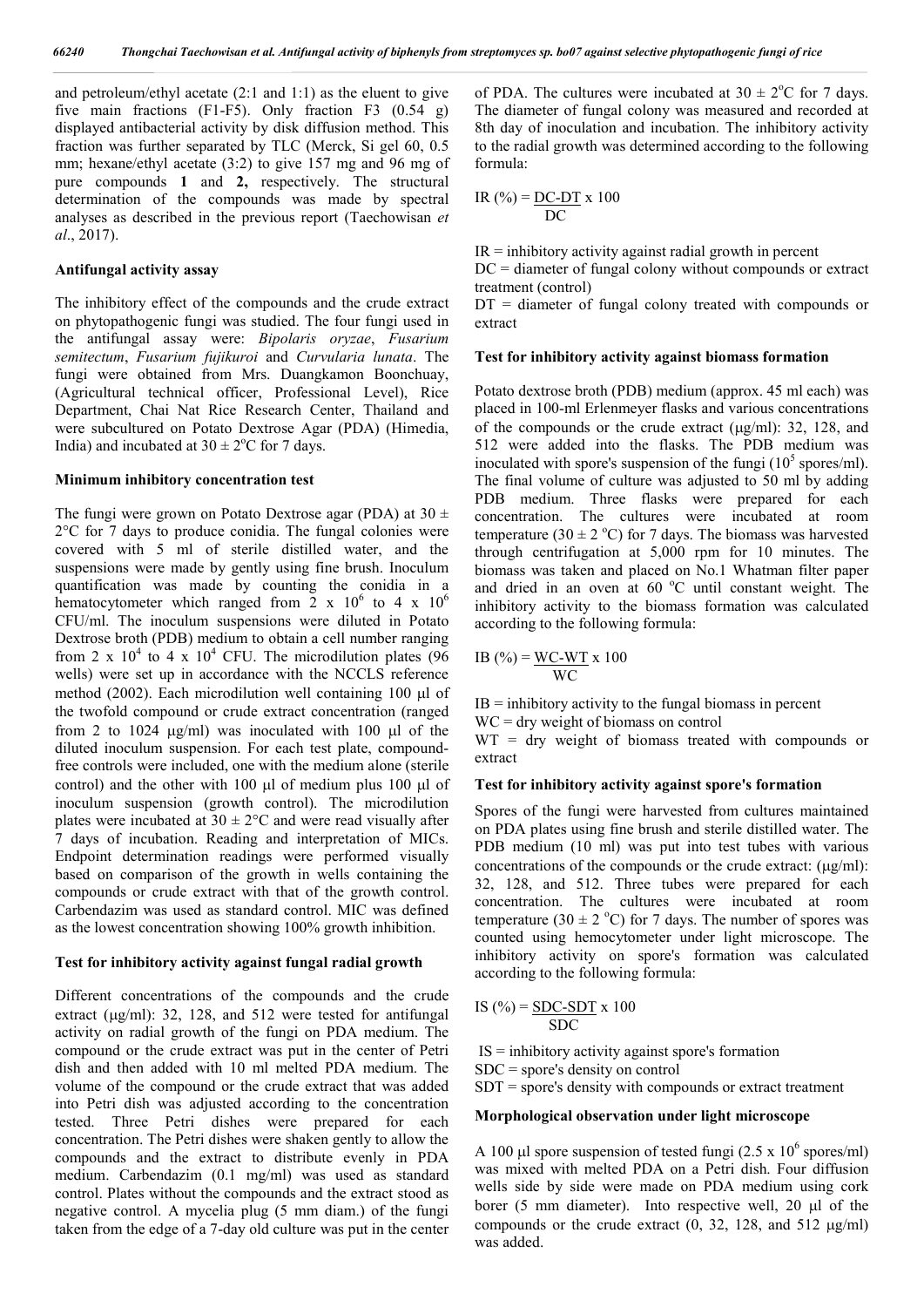The cultures were incubated at room temperature  $(30 \pm 2 \degree C)$ for 7 days. The colonial plugs were taken from the edge of inhibition zone using cork borer to be used as specimens. The specimens were observed and photographed under light microscopy with an immersion lens.



**Figure 1. Chemical structures of 3'-hydroxy-5-methoxy-3,4 methylenedioxybiphenyl (1) and 3'-hydroxy-5,5'-dimethoxy-3,4 methylenedioxybiphenyl (2)**

### **RESULTS AND DISCUSSION**

Compounds **1** and **2** (Figure 1) showed antifungal activity at concentrations  $\leq 128$  µg/ml against four phytopathogenic fungi of rice (Table 1). Compound 2 displayed activity against all the test fungi with MIC values varying from  $32$  to  $128 \mu g/ml$ . The crude extract was active less than these compounds with the highest concentration tested  $(256 \text{ to } 512 \text{ µg/ml})$ .

Table 1. Minimum inhibitory concentrations ( $\mu$ g/ml) of the crude **extract and isolated compounds on phytopathogenic fungi**

| Test agents   | Phytopathogenic fungi |      |      |     |
|---------------|-----------------------|------|------|-----|
|               | B.o. <sup>a</sup>     | F.s. | F.f. |     |
| Crude extract | 256                   | 512  | 512  | 256 |
| Compound 1    | 64                    | 128  | 128  | 128 |
| Compound 2    | 32                    | 64   | 64   | 128 |
| Carbendazim   | h                     | 37   | 32   | 16  |

*a B.o.; Bipolaris oryzae, F.s.; Fusarium semitectum, F.f.; Fusarium fujikuroi and C.l.; Curvularia lunata*

The most active compound against these fungi was compound **2,** substitution at 5'-C with methoxy group was more active. According to Gutiérrez *et al*. have shown that tetrahydroquinolines with a methoxy group showed interesting activity against *Cladosporium cladosporoides* with a MIC value of 13.75 ug/ml (Gutiérrez *et al.*, 2012). Chávez *et al.* reported that the inhibitory effects on the mycelium growth of plant pathogen *Botrytis cinerea* by geranylphenols depended on the substitution of one, two and three methoxy groups in the aromatic ring, it was increased from 40% to 90% by increasing the number of methoxy groups (Chávez *et al*., 2015). Caruso *et al*. reported that the presence of methoxy groups improved the antifungal activity of stilbene derivatives against *B. cinerea* (Caruso *et al*., 2011). A positive correlation among antifungal activity of natural and synthetic stilbenes and their hydrophobicity was found, suggesting that pterostilbene (has two methoxy groups) is more active than the less hydrophobic resveratrol (no methoxy group), due to its increased diffusion through the cytoplasmic membrane (van Baarlen *et al*., 2004). Methoxylation is an important molecular feature for membrane penetration, this feature may contribute to the antifungal activity. In addition, we found that these compounds inhibited the diameter of fungal colony, biomass formation and spore density as presented in Table 2, Table 3 and Table 4. Treatment with compound **1** and **2** at concentration of 32  $\mu$ g/ml inhibited the fungal growth by 52.8% to 63.2% and 61.4% to 76.3% respectively. Similar inhibitory activity was shown against biomass formation, where treatment with compound 1 and 2 at concentration of 32  $\mu$ g/ml inhibited biomass formation by 62.8% to 77.6% and 75.8% to 82.5% respectively, where treatment with compound 1 and 2 at the same concentration inhibited spore density by 35.1% to 47.7% and 46.4% to 56.1% respectively. The completed inhibitory activity of compound 1 and 2 against the diameter of fungal colony, biomass formation and spore density occurred on treated cultures of all the tested fungi was at concentration of  $512 \text{ µg/ml}.$ 

#### **Table 2. Inhibitory activity of the crude extract and isolated compounds against diameter of colony of phytopathogenic fungi**

| Test agents    | Concentration $(\mu g/ml)$ | Diameter of colony (mm) of tested fungi |                |                |                |  |
|----------------|----------------------------|-----------------------------------------|----------------|----------------|----------------|--|
|                |                            | B.o. <sup>a</sup>                       | F.s.           | F.f.           | C.I.           |  |
| None (control) |                            | 77.2                                    | 59.7           | 66.0           | 75.9           |  |
| Crude extract  | 128                        | 44.5(42.3%)                             | 37.3(37.5%)    | $43.9(33.4\%)$ | $45.1(40.6\%)$ |  |
|                | 512                        | $NG^b(100\%)$                           | NG (100%)      | NG (100%)      | $NG (100\%)$   |  |
| Compound 1     | 32                         | 28.4(63.2%)                             | $28.1(52.8\%)$ | 24.7(55.7%)    | $24.3(58.4\%)$ |  |
|                | 128                        | $7.7(90.0\%)$                           | 9.4(84.3%)     | $9.2(86.1\%)$  | $8.2(89.2\%)$  |  |
|                | 512                        | NG (100%)                               | NG (100%)      | NG (100%)      | $NG (100\%)$   |  |
| Compound 2     | 32                         | 22.0(71.5%)                             | 21.1(64.7%)    | $25.5(61.4\%)$ | 18.0(76.3%)    |  |
|                | 128                        | $2.9(96.2\%)$                           | $1.2(98.0\%)$  | $2.9(95.5\%)$  | $0.7(99.1\%)$  |  |
|                | 512                        | NG (100%)                               | NG (100%)      | NG (100%)      | NG (100%)      |  |
| Carbendazim    | 32                         | NG (100%)                               | NG (100%)      | NG (100%)      | NG (100%)      |  |

a a contra a contra a la B.o.; *Bipolaris oryzae*, F.s.; *Fusarium semitectum*, F.f.; *Fusarium fujikuroi* and C.l.; *Curvularia lunata*. <sup>b</sup>NG; no growth.+

**Table 3. Inhibitory activity of the crude extract and isolated compounds against biomass formation of phytopathogenic fungi**

| Test agents    | Concentration $(\mu g/ml)$ | Biomass $(g/50 \text{ ml})$ of tested fungi |                 |                 |                 |  |
|----------------|----------------------------|---------------------------------------------|-----------------|-----------------|-----------------|--|
|                |                            | B.o. <sup>a</sup>                           | F.s.            | F.f.            | C.l.            |  |
| None (control) |                            | 0.263                                       | 0.104           | 0.193           | 0.115           |  |
| Crude extract  | 128                        | $0.128(51.1\%)$                             | $0.053(48.6\%)$ | $0.107(44.2\%)$ | $0.053(53.5\%)$ |  |
|                | 512                        | $0.0(100\%)$                                | $0.0(100\%)$    | $0.0(100\%)$    | $0.0(100\%)$    |  |
| Compound 1     | 32                         | 0.059(77.6%)                                | $0.039(62.8\%)$ | $0.050(74.1\%)$ | $0.039(66.3\%)$ |  |
|                | 128                        | 0.006(97.7%)                                | $0.008(92.3\%)$ | $0.007(96.4\%)$ | $0.011(90.4\%)$ |  |
|                | 512                        | $0.0(100\%)$                                | $0.0(100\%)$    | $0.0(100\%)$    | $0.0(100\%)$    |  |
| Compound 2     | 32                         | $0.063(75.8\%)$                             | $0.023(77.9\%)$ | 0.033(82.5%)    | $0.023(79.5\%)$ |  |
|                | 128                        | $0.005(98.1\%)$                             | $0.003(97.1\%)$ | $0.001(99.5\%)$ | $0.001(99.1\%)$ |  |
|                | 512                        | $0.0(100\%)$                                | $0.0(100\%)$    | $0.0(100\%)$    | $0.0(100\%)$    |  |
| Carbendazim    | 32                         | $0.0(100\%)$                                | $0.0(100\%)$    | $0.0(100\%)$    | $0.0(100\%)$    |  |

 *<sup>a</sup> B.o.; Bipolaris oryzae, F.s.; Fusarium semitectum, F.f.; Fusarium fujikuroi and C.l.; Curvularia lunata.*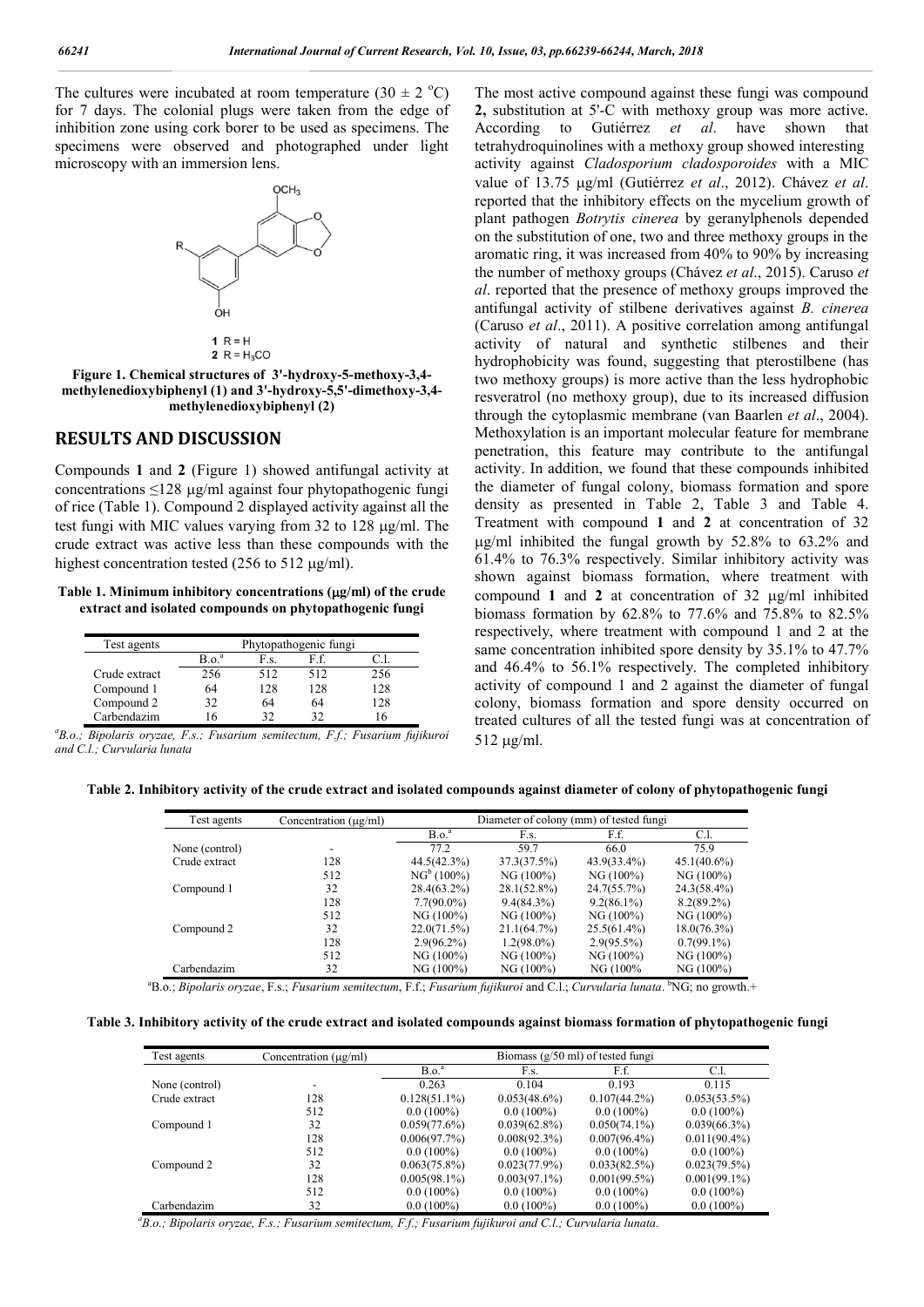The structural observation of mycelia of the tested fungi under light microscope showed that there was a difference of the surface and size of the mycelia of the fungi with out and with treatment of the compounds or crude extract as shown in Figure 2.

The size of mycelia with compounds or crude extract treatment was obviously smaller than that of mycelia without treatment (control). This condition is probably due to the lysis of mycelia cells caused by these compounds. Observation under light microscope showed that the size of hyphae and spore were



**Figure 2. Light microscopic images of fungal mycelium (1:** *Bipolaris oryzae***; 2:** *Fusarium semitectum***; 3:** *Fusarium fujikuroi***; 4:** *Curvularia lunata*) treated with and without the compounds after incubation at  $30 \pm 2^{\circ}$ C for 7 days. (A): mycelia showed normal **size after treated without the compounds; (B): mycelia lysis after treated with 512 g/ml of compound 2. Bar = 20 m**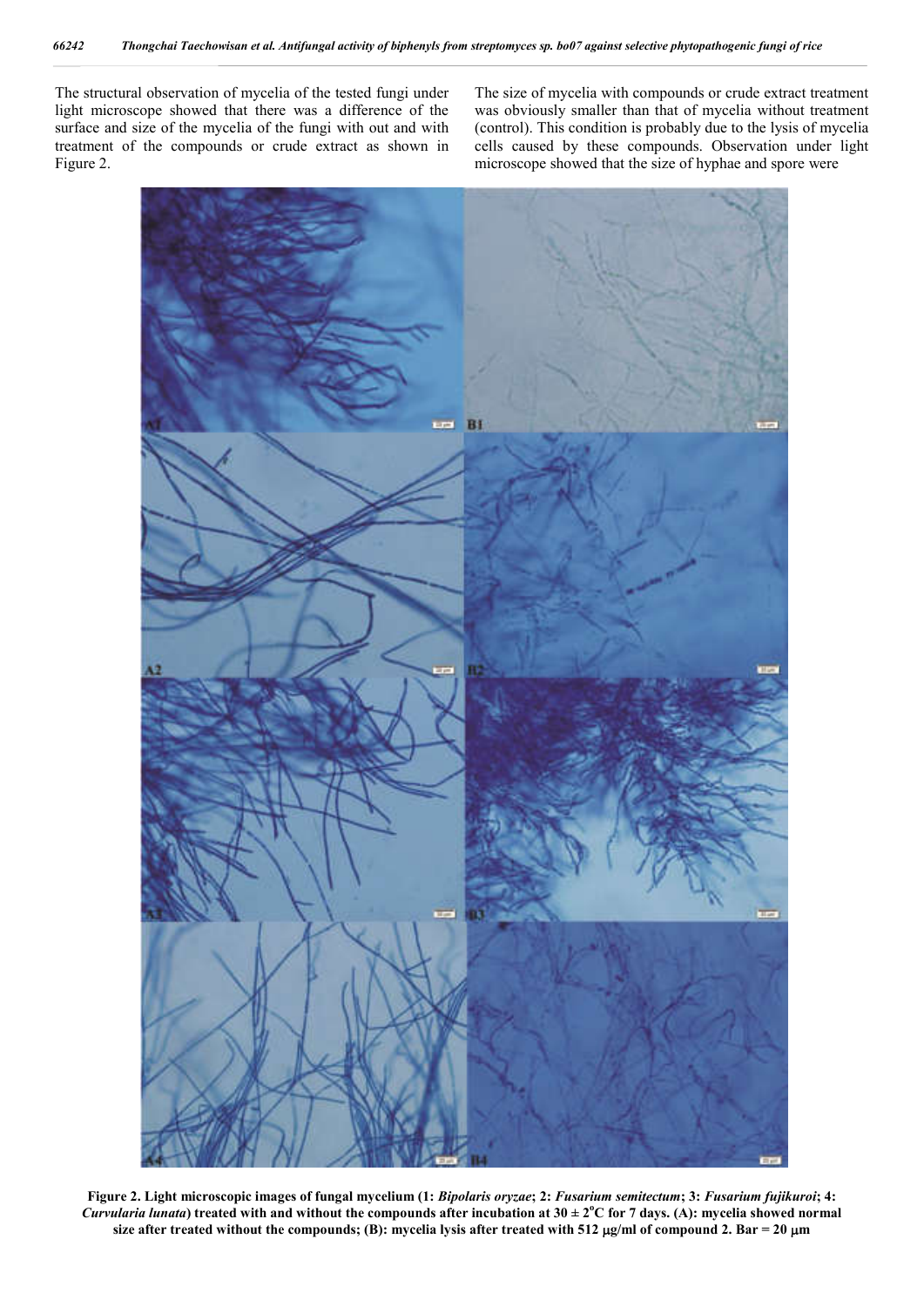| Test agents    | Concentration $(\mu\alpha/m)$ | Spore density (spore/ml x $104$ ) of tested fungi |               |                |               |  |
|----------------|-------------------------------|---------------------------------------------------|---------------|----------------|---------------|--|
|                |                               | B.o. <sup>a</sup>                                 | F.s.          | F.f.           | C.l.          |  |
| None (control) | -                             | 23.7                                              | 31.9          | 22.6           | 24.5          |  |
| Crude extract  | 128                           | 17.2(27.4%)                                       | 22.4(29.8%)   | 16.3(27.9%)    | 18.2(25.7%)   |  |
|                | 512                           | $0.0(100\%)$                                      | $0.0(100\%)$  | $0.0(100\%)$   | $0.0(100\%)$  |  |
| Compound 1     | 32                            | $15.4(35.1\%)$                                    | 16.7(47.7%)   | $14.1(37.8\%)$ | 13.6(44.6%)   |  |
|                | 128                           | $0.4(98.3\%)$                                     | $0.3(99.0\%)$ | $0.5(97.8\%)$  | $0.7(97.1\%)$ |  |
|                | 512                           | $0.0(100\%)$                                      | $0.0(100\%)$  | $0.0(100\%)$   | $0.0(100\%)$  |  |
| Compound 2     | 32                            | $12.1(48.9\%)$                                    | 14.0(56.1%)   | $10.2(54.9\%)$ | 13.1(46.4%)   |  |
|                | 128                           | $0.2(99.2\%)$                                     | 0.1(99.7%)    | $0.2(99.1\%)$  | $0.4(98.4\%)$ |  |
|                | 512                           | $0.0(100\%)$                                      | $0.0(100\%)$  | $0.0(100\%)$   | $0.0(100\%)$  |  |
| Carbendazim    | 32                            | $0.0(100\%)$                                      | $0.0(100\%)$  | $0.0(100\%)$   | $0.0(100\%)$  |  |

**Table 4. Inhibitory activity of the crude extract and isolated compounds against spore density of phytopathogenic fungi**

 *<sup>a</sup> B.o.; Bipolaris oryzae, F.s.; Fusarium semitectum, F.f.; Fusarium fujikuroi and C.l.; Curvularia lunata.*

smaller when compared to control because of lysis of the cells. Several mode of actions may happened resulted from antifungal substances such as the alteration of cell permeability, degradation of cell wall, inhibition of enzymatic activities in the fungal cells that in turn affected the cell membrane permeability (Semangun, 2006). This phenomenon occurred on the crude extract that contain phenyl compounds. These substance actively precipitated the protein which resulted in disintegration of fungal cell membrane. The surface tension of cell membrane is reduced and resulted in cell lysis. As a consequence, the growth of a fungus is suppressed (Rachmawati, 2009). The inhibitory activity of the compounds against the diameter of colony, biomass formation and spore density of these phytopathogenic fungi was significantly increased in a concentration-dependent manner. For These biphenyl compounds, the antifungal activity increases by increasing the number of methoxy groups in the aromatic ring. The antifungal activity does not only affect on MIC values but it also affect on the mycelial growth (radial growth and biomass formation) and sporulation. Present study revealed that biphenyl compound 1 and 2 showed a remarkable antifungal activity against phytopathogenic fungi through lysis of mycelial cells, suggested that these compounds potentially can be used as an alternative agent to control rice diseases. The field research is needed to evaluate the effectiveness of these compounds to control rice diseases.

#### **Conclusion**

This work shows the antifungal activity of biphenyl compounds; 3'-hydroxy-5-methoxy-3,4-methylene dioxybiphenyl **(1)** and 3'-hydroxy-5,5'-dimethoxy-3,4 methylenedioxybiphenyl **(2),** isolated from the culture of *Streptomyces* sp. BO07; an endophyte in *Boesenbergia rotunda* (L.) Mansf A. Compound 2, with the 2 electrondonating methoxy groups, can be evaluated in these assays to study a possible mechanism of action. Structure-activity relationship indicated the relevance of the number of methoxy group was more active than the other compound. These results can be used for the development of new compounds for the treatment of fungal diseases in agriculture. Since these biphenyl compounds have antagonism against phytopathogenic fungi of rice. They should be further studied on fungicidal actions in field trial or on whole plant method in a greenhouse. The other biological activities of these biphenyl compounds should be studied as well.

#### **Acknowledgement**

This work was supported by Faculty of Science, Silpakorn University, Thailand.

The authors are grateful to Mr Y.N. He and Ms H.L. Liang in Kunming Institute of Botany, The Chinese Academy of Sciences, China for measuring NMR and MS data, respectively.

## **REFERENCES**

- Padmanabhan, S.Y. 1949. Occurrence of fungi inside rice kernels. *Current Science*, 18: 442-443.
- Padwick, GW. 1950. Manual of rice diseases, Commonewalth Mycological Institute, Kew, Surrey, UK.
- Rangaswami, G. 1975. Diseases of crop plants in India, Prentice Hall, New Delhi.
- Neergaard, P. 1977. Seed Pathology, Vol. I, Macmillan Press, London.
- Ou, SH. 1985. Rice Diseases. CAB International Mycological Institute, Kew, Surrey, UK.
- Phillips, D., Chandrashekar, M. and McLean, G. 1992. Evaluation of potential disease and pest risks associated with paddy as a contaminant of milled rice imported into Australia. *FAO Plant Protection Bulletin*, 40: 4-20.
- Padmanabhan, SY. 1965. Estimating losses from rice blast in India, in The Rice Blast Disease, John Hopkins Press Baltimore, Maryland, USA.
- Neergaard, P. 1981. Risks for the EPPO Region from seedborne pathogens. *EPPO Bulletin*, 11: 207-212.
- Nyvall, R.F., Percich, J.A., Porter, R.A. and Brantner, J.R. 1995. Comparison of fungal brown spot severity to incidence of seedborne *Bipolaris oryzae* and *B. sorokiniana* and infected flral sites on cultivated wild rice. *Plant Disease*, 79: 249-250.
- Mew TW. and Gonzales, P. 2002. A handbook of rice seedborne fungi. Los Banos, Philippines: International Rice Research Institute (IRRI) and Enfield, N.H., USA: Science Publishers, Inc.
- Taechowisan, T., Chaisaeng, S. and Phutdawong, W.S. 2017. Antibacterial, antioxidant and anticancer activities of biphenyls from *Streptomyces* sp. BO-07; An endophyte in *Boesenbergia rotunda* (L.) Mansf A. *Food and Agricultural Immunology*, 28: 1330-1346.
- Kokubun, T., Harborne, J.B., Eagles, J. and Waterman, P.G. 1995. Antifungal biphenyl compounds are the phytoalexins of the sapwood of *Sorbus aucuparia*. *Phytochemistry*, 40: 57-59.
- Johann, S., Sa, N.P., Lima, L.A., Cisalpino, P.S., Cota B.B. *et al*. 2010. Antifungal activity of schinol and a new biphenyl compound isolated from *Schinus terebinthifolius* against the pathogenic fungus *Paracoccidioides brasiliensis*.

A*nnals of Clinical Microbiology and Antimicrobials*, 9: 1- 6.